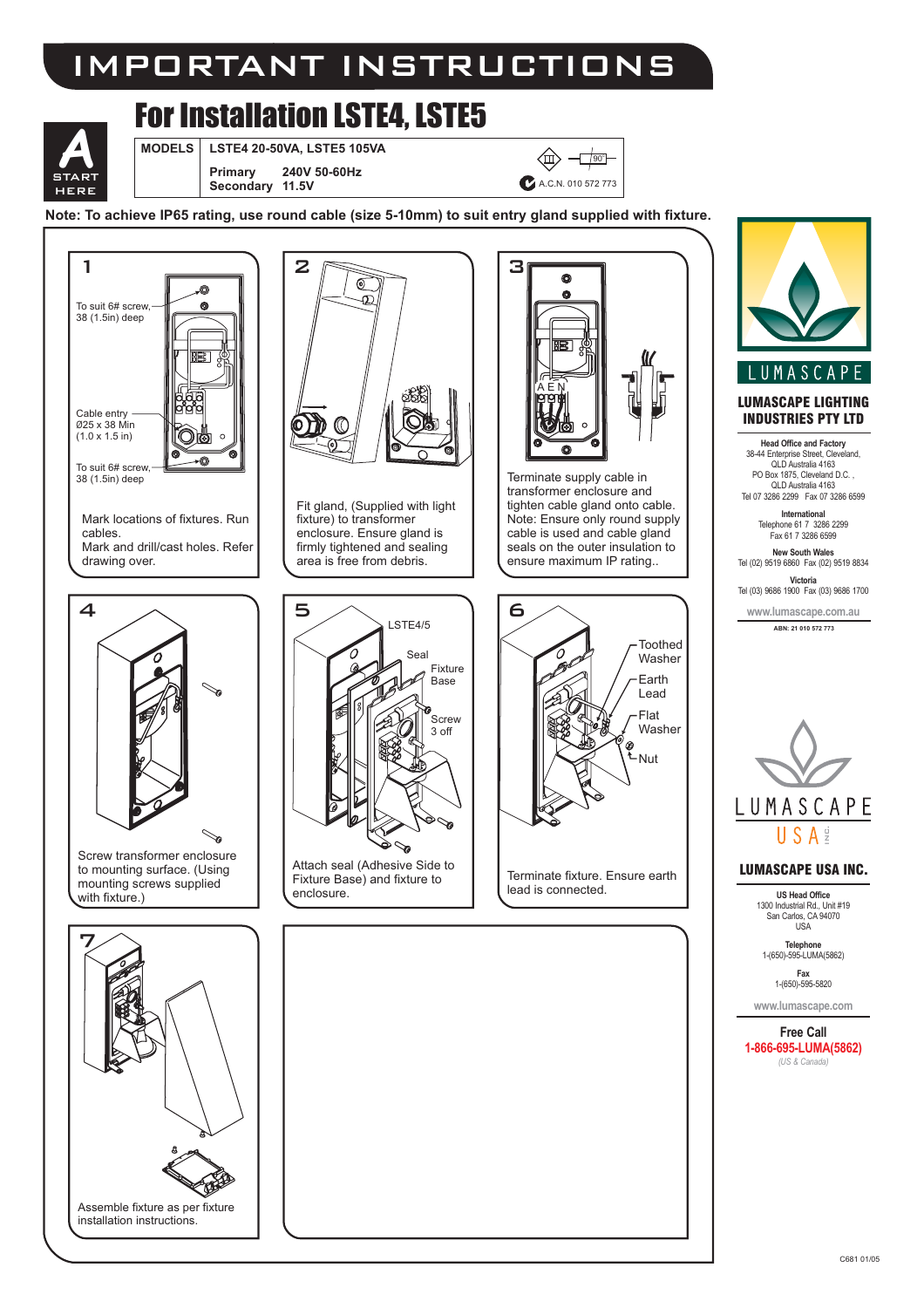38-44 Enterprise Street, Cleveland, QLD 4163, Australia **Tel** (07) 3286 2299 **Fax**(07) 3286 6599 **Email**sales@lumascape.com.au

**Lumascape Lighting Industries Pty Ltd**

## **IMPORTANT SAFETY INSTRUCTIONS**

### **WARNING - To reduce the risk of FIRE or INJURY:**

- Luminaires and transformers to be installed by qualified installers only. 1.
- Luminaires to be used for intended purpose only. e.g Wall Mount fittings must be wall mounted. 2.
- Luminaires can become very hot. Use discretion in placement. 3.
- Do not touch hot lens, guard, or enclosure. 4.
- CAUTION HOT SURFACE. Keep away from curtains and other combustible material. 5.
- Turn Off/Unplug and allow to cool before replacing lamp. 6.
- Keep lamp away from materials that may burn. 7.
- Never touch lamp with bare fingers. Oil from skin may damage lamp. Hold lamp with soft cloth when installing or replacing. 8.
- Do not operate the luminaires with a missing or damaged parts. 9.
- 10. Replace any cracked protective shield
- 11. Use only lamp type, voltage and wattage as specified by Lumascape on the product label.
- 12. Use only genuine Lumascape parts to replace damaged or missing components.
- Luminaires supplied with Loctite Silver Grade Anti Seize lubricant on threads. Reapply if needed. 13.
- 14. Refer to instructions for installation and operating requirements.
- 15. Ensure installation complies with local regulations

### **SAVE THESE INSTRUCTIONS.**

**LUMASCAPE** HEAD OFFICE - QLD Tel (07) 3286 2299 Fax (07) 3286 6599

**LUMASCAPE** SYDNEY - NSW Tel (02) 9519 6860 Fax (02) 9519 8834

**LUMASCAPE** MELBOURNE - VIC Tel (03) 9686 1900 Fax (03) 9686 1700

LUMASCAPE USA INC. SAN FRANCISCO - CA Tel 1-(650)-595-5862 Fax 1-(650) 595-5820

H.I. LIGHTING LUMASCAPE AGENT - WA Tel (08) 9321 5422 Fax (08) 9321 5881

LIGHTING PARTNERS AUSTRALIA LUMASCAPE AGENT - SA Tel (08) 8232 0074 Fax (08) 8232 0076

NQ LIGHTING LUMASCAPE AGENT - NTH QLD Tel (07) 4031 4490 Fax (07) 4031 5933 A232 08) GHTIN

ECC LIGHTING LUMASCAPE AGENT - NZ Tel (09) 379 9680 Fax (09) 308 9328